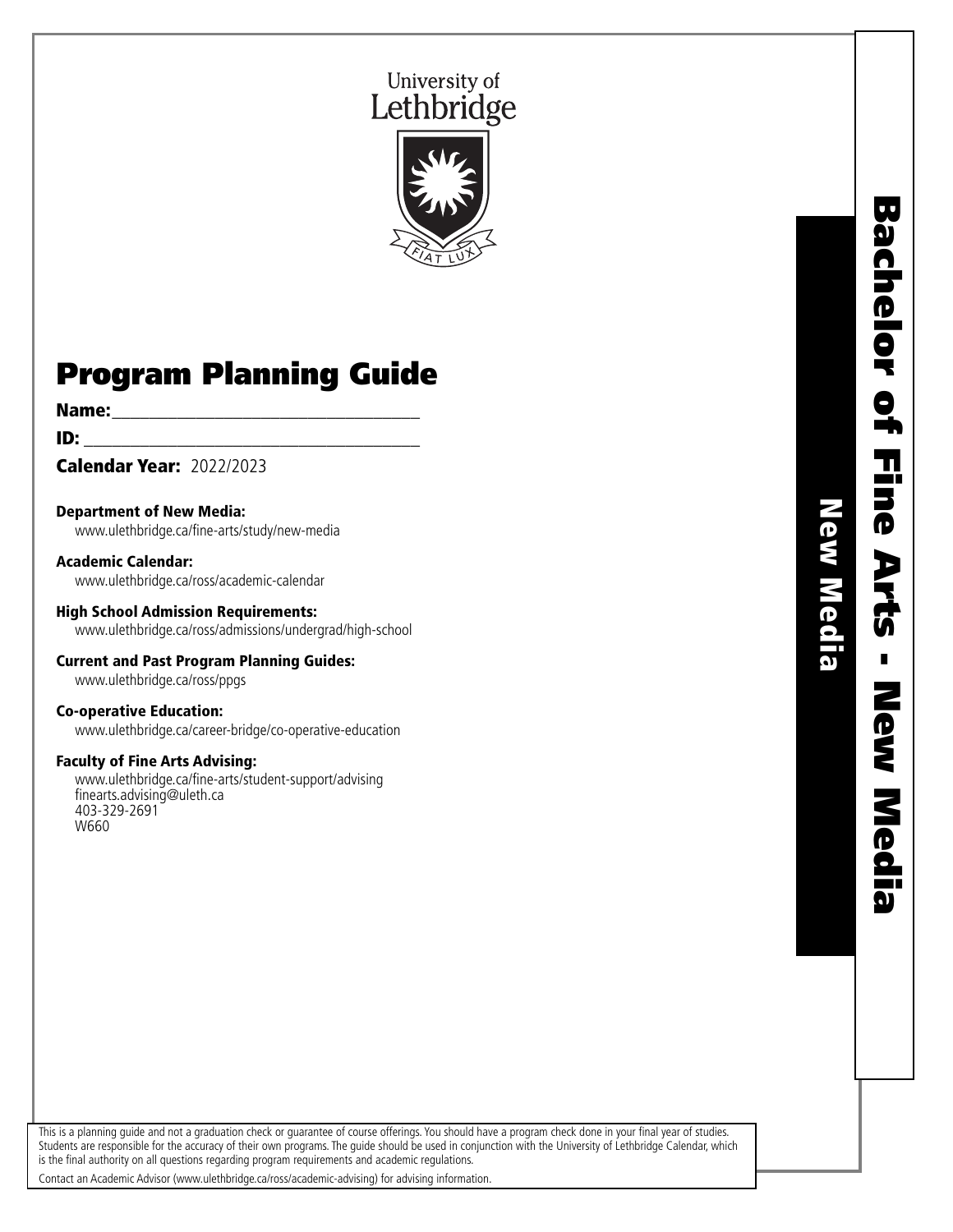# Bachelor of Fine Arts - New Media<br>
Calendar Year - 2022/2023

# N a m e : \_\_\_\_\_\_\_\_\_\_\_\_\_\_\_\_\_\_\_\_\_\_\_\_\_\_\_\_\_\_\_\_\_\_\_\_\_\_\_\_\_\_\_\_\_\_\_\_\_\_\_\_\_\_\_\_\_\_\_\_\_\_ I D : \_\_\_\_\_\_\_\_\_\_\_\_\_\_\_\_\_\_\_\_\_\_\_\_

# **Program Requirements**

Completion of at least 40 courses (120.0 credit hours) with cumulative and graduation grade point averages of at least 2.00.

| <b>Major Requirements:</b>                                                                                                           |                                                                                                                                                                                                                                                                                                                                                                                                                                                           | Either:                                    |                                                                                                                                                                                                                                                                                                                                                                                                                                                       |
|--------------------------------------------------------------------------------------------------------------------------------------|-----------------------------------------------------------------------------------------------------------------------------------------------------------------------------------------------------------------------------------------------------------------------------------------------------------------------------------------------------------------------------------------------------------------------------------------------------------|--------------------------------------------|-------------------------------------------------------------------------------------------------------------------------------------------------------------------------------------------------------------------------------------------------------------------------------------------------------------------------------------------------------------------------------------------------------------------------------------------------------|
| $\sim$<br>$\sim$ 100 $\mu$<br>$\mathcal{L}^{\text{max}}$                                                                             | Art 2033 - Spatial Practice I<br>New Media 1000 - Introduction to New Media<br>New Media 2005 - Design Fundamentals for New Media<br>New Media 2010 - Visual Communications for New Media                                                                                                                                                                                                                                                                 | <b>OR</b>                                  | New Media 4651 - Internship (12.0 credit hours)<br>New Media 4661 - Internship Project (3.0 credit hours)                                                                                                                                                                                                                                                                                                                                             |
| $\sim$ 100 $\mu$<br>$\sim$ 100 $\mu$<br>$\mathcal{L}^{\text{max}}$<br>$\overline{\phantom{a}}$<br>$\sim$<br>$\overline{\phantom{a}}$ | New Media 2030 - Digital Video Production<br>New Media 2150 - Memes, Influencers, and Digital Convergence<br>New Media 3030 - 3-D Computer Modelling and Animation<br>New Media 3150 - Seminar in New Media Studies<br>New Media 3380 - Programming for Artists<br>New Media 3420 - Narrative for New Media<br>New Media 3520 - Web Design and Development<br>New Media 3680 - Interaction Design<br>New Media 3900 - Portfolio and Professional Practice | One of:                                    | New Media 4690 - Advanced Studio (6.0 credit hours)<br>New Media 4995 - Undergraduate Thesis (6.0 credit<br>hours)<br>Three New Media electives (9.0 credit hours) at the 3000/4000<br>level<br>1. $\sim$ 1. The contract of the contract of the contract of the contract of the contract of the contract of the contract of the contract of the contract of the contract of the contract of the contract of the contract of th<br>2. $\qquad \qquad$ |
| One of:                                                                                                                              | New Media 3040 - Colour Theory and Digital Photo<br>Manipulation                                                                                                                                                                                                                                                                                                                                                                                          |                                            | Five additional courses from the Faculty of Fine Arts including at<br>least two courses at the 3000/4000 level.                                                                                                                                                                                                                                                                                                                                       |
|                                                                                                                                      | <sup>1</sup> New Media 3110/Cinema 3110 - Postproduction and Visual<br><b>Effects</b>                                                                                                                                                                                                                                                                                                                                                                     | I.                                         | 2. $\overline{\phantom{a}}$                                                                                                                                                                                                                                                                                                                                                                                                                           |
|                                                                                                                                      | New Media 3310 - Game Design: Theory and Practice                                                                                                                                                                                                                                                                                                                                                                                                         |                                            |                                                                                                                                                                                                                                                                                                                                                                                                                                                       |
|                                                                                                                                      | New Media 3640 - Character Animation I                                                                                                                                                                                                                                                                                                                                                                                                                    |                                            |                                                                                                                                                                                                                                                                                                                                                                                                                                                       |
|                                                                                                                                      | New Media 3700 - Event and Exhibition Design                                                                                                                                                                                                                                                                                                                                                                                                              |                                            | $5.$ (3000/4000 level)                                                                                                                                                                                                                                                                                                                                                                                                                                |
|                                                                                                                                      | New Media 3720 - The Dynamic Web                                                                                                                                                                                                                                                                                                                                                                                                                          |                                            | Five electives (15.0 credit hours) from any Faculty or School.                                                                                                                                                                                                                                                                                                                                                                                        |
|                                                                                                                                      | New Media 3810 - Expanded Cinema                                                                                                                                                                                                                                                                                                                                                                                                                          |                                            |                                                                                                                                                                                                                                                                                                                                                                                                                                                       |
| $\overline{\phantom{a}}$                                                                                                             | New Media 3820 - Information Design                                                                                                                                                                                                                                                                                                                                                                                                                       |                                            | 2. $\overline{\phantom{a}}$                                                                                                                                                                                                                                                                                                                                                                                                                           |
| $\overline{\phantom{a}}$                                                                                                             | New Media 4420/Cinema 4420 - Screenwriting                                                                                                                                                                                                                                                                                                                                                                                                                |                                            |                                                                                                                                                                                                                                                                                                                                                                                                                                                       |
| $\sim$ 10 $\mu$                                                                                                                      | New Media 4520 - Advanced Web Design                                                                                                                                                                                                                                                                                                                                                                                                                      |                                            |                                                                                                                                                                                                                                                                                                                                                                                                                                                       |
|                                                                                                                                      | New Media 4820/Cinema 4820 - Writing for Comedy                                                                                                                                                                                                                                                                                                                                                                                                           | 5.                                         |                                                                                                                                                                                                                                                                                                                                                                                                                                                       |
|                                                                                                                                      | New Media 4830 - Theory and Practice of Motion Capture                                                                                                                                                                                                                                                                                                                                                                                                    |                                            | <sup>7</sup> Prerequisite required: Cinema 1000                                                                                                                                                                                                                                                                                                                                                                                                       |
| One of:                                                                                                                              |                                                                                                                                                                                                                                                                                                                                                                                                                                                           |                                            | Note: New Media 1010 and New Media 2000 may not be counted toward the<br>requirements for a major in New Media but may be counted as electives.                                                                                                                                                                                                                                                                                                       |
|                                                                                                                                      | New Media 3250 - Media, Advertising, and Consumer Culture<br>New Media 3300 - Theory and Aesthetics of Digital Games                                                                                                                                                                                                                                                                                                                                      | <b>Liberal Education List Requirement:</b> |                                                                                                                                                                                                                                                                                                                                                                                                                                                       |
|                                                                                                                                      | New Media 3550/Cinema 3550 - History of Animation                                                                                                                                                                                                                                                                                                                                                                                                         |                                            | <b>Four Social Science electives:</b>                                                                                                                                                                                                                                                                                                                                                                                                                 |
|                                                                                                                                      | New Media 3560 - Popular Narrative                                                                                                                                                                                                                                                                                                                                                                                                                        | 1.                                         | <u> 1989 - Johann Harry Harry Harry Harry Harry Harry Harry Harry Harry Harry Harry Harry Harry Harry Harry Harry Harry Harry Harry Harry Harry Harry Harry Harry Harry Harry Harry Harry Harry Harry Harry Harry Harry Harry Ha</u>                                                                                                                                                                                                                  |
|                                                                                                                                      | New Media 3650 - Modern Media, War and Propaganda                                                                                                                                                                                                                                                                                                                                                                                                         |                                            |                                                                                                                                                                                                                                                                                                                                                                                                                                                       |
| One of:                                                                                                                              |                                                                                                                                                                                                                                                                                                                                                                                                                                                           |                                            |                                                                                                                                                                                                                                                                                                                                                                                                                                                       |
|                                                                                                                                      | Art History 1001 - World Art Before 1400                                                                                                                                                                                                                                                                                                                                                                                                                  |                                            | 4.                                                                                                                                                                                                                                                                                                                                                                                                                                                    |
|                                                                                                                                      | Art History 1002 - World Art Since 1400                                                                                                                                                                                                                                                                                                                                                                                                                   |                                            |                                                                                                                                                                                                                                                                                                                                                                                                                                                       |
|                                                                                                                                      |                                                                                                                                                                                                                                                                                                                                                                                                                                                           |                                            | Four Science electives:                                                                                                                                                                                                                                                                                                                                                                                                                               |
|                                                                                                                                      | One New Media elective (3.0 credit hours) at the 3000/4000 level                                                                                                                                                                                                                                                                                                                                                                                          | l.                                         | <u> 1989 - Johann Stein, markin fan it ferskearre fan it ferskearre fan it ferskearre fan it ferskearre fan it f</u>                                                                                                                                                                                                                                                                                                                                  |
|                                                                                                                                      | 1.<br><u> 1989 - Andrea State Barbara, amerikan personal di sebagai personal di sebagai personal di sebagai personal di</u>                                                                                                                                                                                                                                                                                                                               |                                            |                                                                                                                                                                                                                                                                                                                                                                                                                                                       |
|                                                                                                                                      |                                                                                                                                                                                                                                                                                                                                                                                                                                                           |                                            |                                                                                                                                                                                                                                                                                                                                                                                                                                                       |
|                                                                                                                                      |                                                                                                                                                                                                                                                                                                                                                                                                                                                           |                                            |                                                                                                                                                                                                                                                                                                                                                                                                                                                       |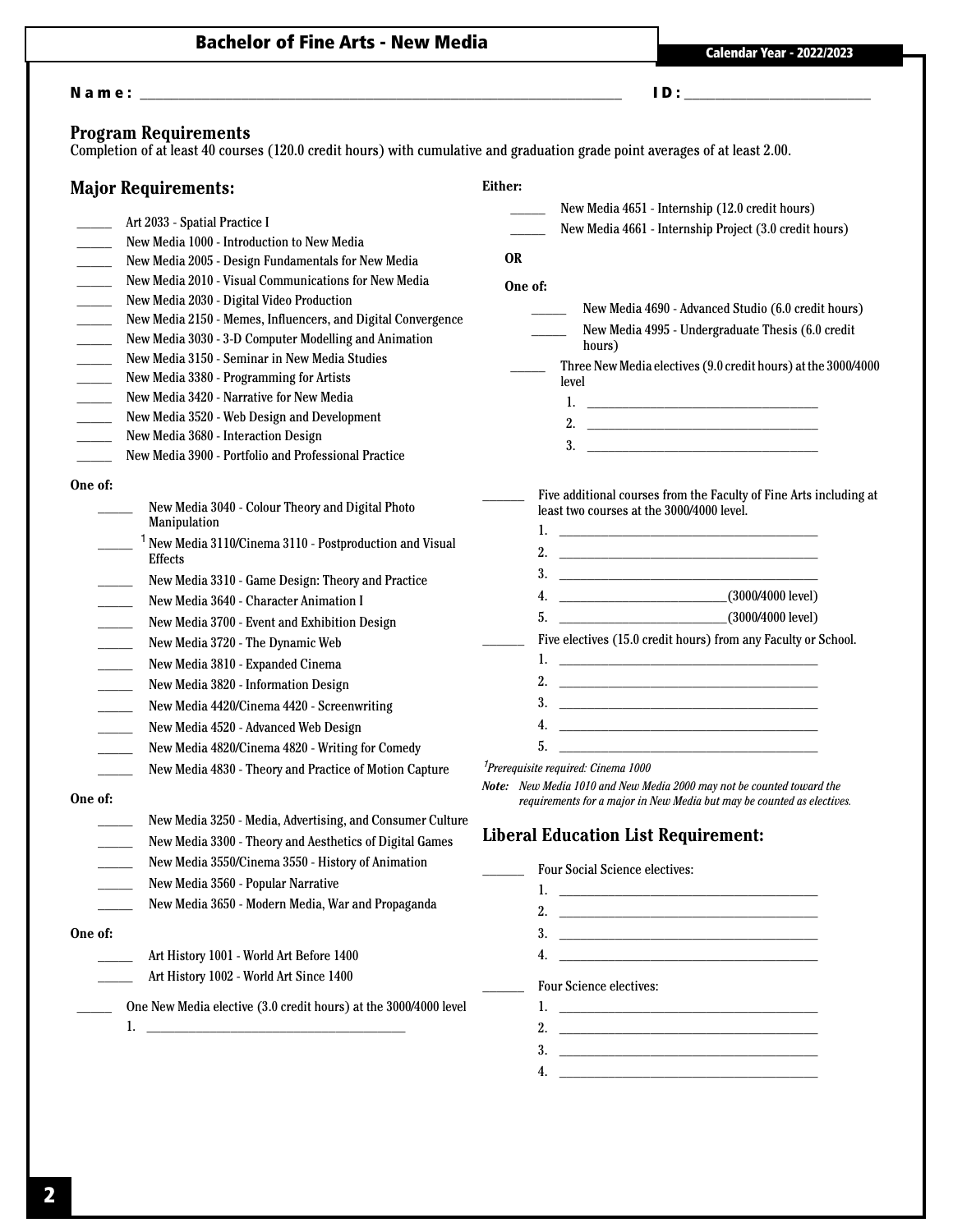# Bachelor of Fine Arts - New Media

### **Other Graduation Requirements:**

- Minimum of 40 courses (120.0 credit hours).
- \_\_\_\_\_ Cumulative GPA of at least 2.00.
- \_\_\_\_\_ Cumulative GPA of at least 2.50 in all Department of New Media courses.
- \_\_\_\_\_ Liberal Education List Requirement. A maximum of four courses from one department may be counted toward this requirement. See the 2022/2023 University of Lethbridge Calendar, School of Liberal Education for complete information.
- \_\_\_\_\_ Thirteen 3000/4000-level courses (39.0 credit hours) in Fine Arts (New Media, Cinema, Art, Art History, Drama, Fine Arts, Museum Studies, Music and/or Music Studio).
- Not more than 10 1000-level courses.
- Not more than five Independent Studies (15.0 credit hours).
- Residence requirement: 20 courses, including a minimum of 12 from the Department of New Media of which at least 7 must be at the 3000/4000 level.

#### **Minor** (Optional):

See the 2022/2023 Calendar, p. 323, for more information.

- 1.  $\frac{1}{\sqrt{2}}$
- 2. \_\_\_\_\_\_\_\_\_\_\_\_\_\_\_\_\_\_\_\_\_\_\_\_\_\_\_\_\_\_\_\_\_\_\_\_\_
- $3.$
- 4. \_\_\_\_\_\_\_\_\_\_\_\_\_\_\_\_\_\_\_\_\_\_\_\_\_\_\_\_\_\_\_\_\_\_\_\_\_
- $5.$   $\qquad \qquad$
- $6.$

# **Sample Sequencing Plan**

Shown below is a sample sequence of courses for your degree. Consult timetables for course offerings, prerequisites, and corequisites before registering each term. Students who wish to alter this sequence with regard to the specifically listed courses should consult with an Academic Advisor in the Faculty of Fine Arts. **Note that this sequence was prepared based on current course scheduling. Course scheduling may change during your studies.**

#### *Year 1, Fall*

NMED 1000 - Introduction to New Media NMED 2005 - Design Fundamentals for New Media NMED 2150 - Memes, Influencers, and Digital Convergence One of: ART 2033 or Liberal Education Requirement course One of: ARHI 1001 or Liberal Education Requirement course

#### *Year 2, Fall*

NMED 3030 - 3-D Computer Modelling and Animation NMED 3380 - Programming for Artists NMED 3520 - Web Design and Development Elective - Fine Arts Elective - Liberal Education Requirement course

#### *Year 3, Fall*

Elective - New Media Elective - New Media Elective - Fine Arts Elective - Liberal Education Requirement course Elective - Open

#### *Year 4, Fall*

Elective - Fine Arts (3000 or 4000 level) Elective - Fine Arts Elective - New Media (3000 or 4000 level) Elective - Liberal Education Requirement course Elective - Open

#### *OR*

#### *Year 4, Fall*

Elective - Fine Arts (3000 or 4000 level) Elective - New Media (3000 or 4000 level) Elective - New Media (3000 or 4000 level) Elective - Liberal Education Requirement course Elective - Open

1. 12.0 credit hours.

2. 6.0 credit hours.

#### *Year 1, Spring*

NMED 2010 - Visual Communications for New Media NMED 2030 - Digital Video Production One of: ART 2033 or Liberal Education Requirement course One of: ARHI 1002 or Liberal Education Requirement course Elective - Open

#### *Year 2, Spring*

NMED 3150 - Seminar in New Media Studies NMED 3420 - Narrative for New Media Elective - Liberal Education Requirement course Elective - Liberal Education Requirement course Elective - Open

#### *Year 3, Spring*

NMED 3680 - Interaction Design NMED 3900 - Portfolio and Professional Practice Elective - Fine Arts (3000 or 4000 level) Elective - Liberal Education Requirement course Elective - Open

#### *Year 4, Spring*

NMED 4651 - Internship<sup>1</sup> NMED  $4661$  - Internship Project<sup>1</sup>

### *Year 4, Spring*

One of: NMED  $\overline{4690}^2$  or NMED  $4995^2$ Elective - New Media (3000 or 4000 level) Elective - New Media (3000 or 4000 level) Elective - Fine Arts